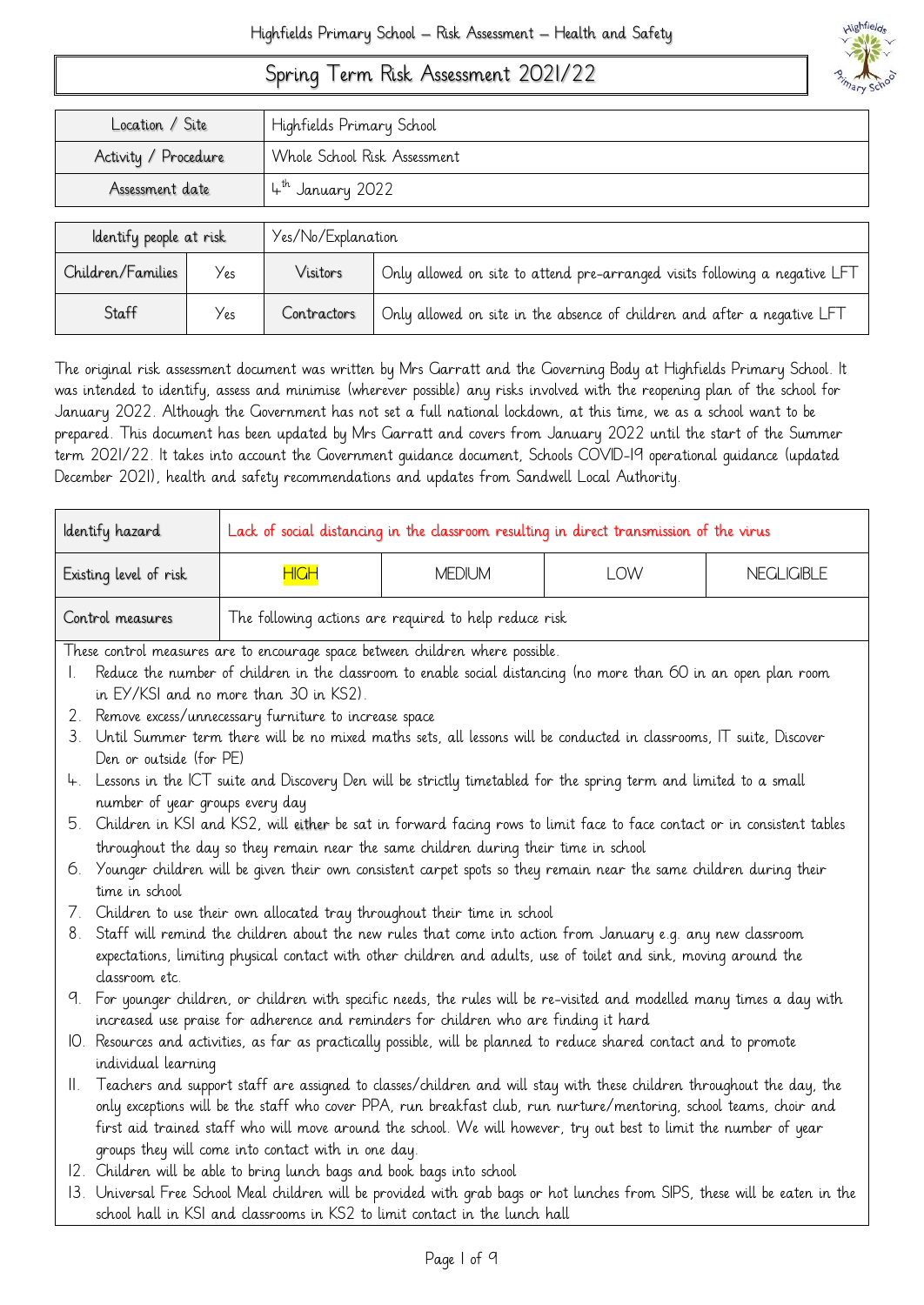| I4. Children will be asked to place lunch bags, clearly named water bottles and coats in the designated area in their |          |    |              |  |  |
|-----------------------------------------------------------------------------------------------------------------------|----------|----|--------------|--|--|
| classroom.                                                                                                            |          |    |              |  |  |
|                                                                                                                       |          |    |              |  |  |
| Remaining level of risk following the control measures                                                                |          |    |              |  |  |
| HIGH                                                                                                                  | MFDIL IM | WC | NFGI IGIBI F |  |  |

| Identify hazard                                                                           | Lack of social distancing using toilets and poor hygiene resulting in direct/indirect transmission of the<br>virus                                                                                                                                                                                                                                                                                                                                                   |                                                                                                                        |  |  |  |  |
|-------------------------------------------------------------------------------------------|----------------------------------------------------------------------------------------------------------------------------------------------------------------------------------------------------------------------------------------------------------------------------------------------------------------------------------------------------------------------------------------------------------------------------------------------------------------------|------------------------------------------------------------------------------------------------------------------------|--|--|--|--|
| Existing level of risk<br><b>HIGH</b><br><b>MEDIUM</b><br><b>LOW</b><br><b>NEGLIGIBLE</b> |                                                                                                                                                                                                                                                                                                                                                                                                                                                                      |                                                                                                                        |  |  |  |  |
| Control measures                                                                          | The following actions are required to help reduce risk                                                                                                                                                                                                                                                                                                                                                                                                               |                                                                                                                        |  |  |  |  |
|                                                                                           |                                                                                                                                                                                                                                                                                                                                                                                                                                                                      | These control measures are to encourage space between children where possible.                                         |  |  |  |  |
|                                                                                           |                                                                                                                                                                                                                                                                                                                                                                                                                                                                      | 1. All children will be allocated their own bathrooms while they are in school to reduce the number of children in or  |  |  |  |  |
|                                                                                           |                                                                                                                                                                                                                                                                                                                                                                                                                                                                      | waiting for a bathroom. (YN/Y2 use the YN toilet, YR/YI will use the YR toilets, KS2 children will use the KS2 toilets |  |  |  |  |
|                                                                                           |                                                                                                                                                                                                                                                                                                                                                                                                                                                                      | and children in before or after school dub will use the bathroom they have been allocated during the day)              |  |  |  |  |
|                                                                                           |                                                                                                                                                                                                                                                                                                                                                                                                                                                                      | 2. In each bathroom the middle sinks will be cordoned off so handwashing can be done at a distance                     |  |  |  |  |
|                                                                                           |                                                                                                                                                                                                                                                                                                                                                                                                                                                                      | 3. Each middle toilet cubicle will be locked so children cannot be next to each other                                  |  |  |  |  |
|                                                                                           | 4. Hand gel/sanitiser used after toilet use as well as washing hands                                                                                                                                                                                                                                                                                                                                                                                                 |                                                                                                                        |  |  |  |  |
|                                                                                           | 5. Extra signage will be placed in all bathrooms'/toilet cubicles e.g. Twinkl hand washing posters that the children are                                                                                                                                                                                                                                                                                                                                             |                                                                                                                        |  |  |  |  |
|                                                                                           | used to seeing/following                                                                                                                                                                                                                                                                                                                                                                                                                                             |                                                                                                                        |  |  |  |  |
|                                                                                           | 6. Children expected to use the sinks in their classrooms to frequently wash and sanitise hands                                                                                                                                                                                                                                                                                                                                                                      |                                                                                                                        |  |  |  |  |
|                                                                                           | 7. Wedges will be purchased and used for all external toilet doors (if not fire doors) to prevent children using door                                                                                                                                                                                                                                                                                                                                                |                                                                                                                        |  |  |  |  |
| handles etc.                                                                              |                                                                                                                                                                                                                                                                                                                                                                                                                                                                      |                                                                                                                        |  |  |  |  |
|                                                                                           | 8. Use the 'catch it, bin it, kill it' approach throughout school and access the e-Bug COVID-19 website to download and                                                                                                                                                                                                                                                                                                                                              |                                                                                                                        |  |  |  |  |
|                                                                                           | share free resources/materials to encourage good hand and respiratory hygiene.                                                                                                                                                                                                                                                                                                                                                                                       |                                                                                                                        |  |  |  |  |
|                                                                                           |                                                                                                                                                                                                                                                                                                                                                                                                                                                                      |                                                                                                                        |  |  |  |  |
|                                                                                           | 9. Extra soap, hand towels and sanitiser will be ordered/available to everyone throughout the day<br>$\overline{10}$ $\overline{10}$ $\overline{11}$ $\overline{11}$ $\overline{11}$ $\overline{11}$ $\overline{11}$ $\overline{11}$ $\overline{11}$ $\overline{11}$ $\overline{11}$ $\overline{11}$ $\overline{11}$ $\overline{11}$ $\overline{11}$ $\overline{11}$ $\overline{11}$ $\overline{11}$ $\overline{11}$ $\overline{11}$ $\overline{11}$ $\overline{11}$ |                                                                                                                        |  |  |  |  |

10. After lunch, and when deemed necessary, staff will be employed to clean the toilet flusher, taps, toilet roll holders/dispenser, soap dispensers and door handles in all bathrooms/toilets

| Remaining level of risk following the control measures |              |            |  |  |
|--------------------------------------------------------|--------------|------------|--|--|
| HIGH                                                   | JM.<br>⊣VIF′ | <b>LOW</b> |  |  |

| Identify hazard                                                                | Lack of social distancing waiting to enter/leave building in morning/end of school day resulting in<br>direct transmission of the virus |               |     |                   |  |
|--------------------------------------------------------------------------------|-----------------------------------------------------------------------------------------------------------------------------------------|---------------|-----|-------------------|--|
| Existing level of risk                                                         | <b>HIGH</b>                                                                                                                             | <b>MEDIUM</b> | LOW | <b>NEGLIGIBLE</b> |  |
| Control measures                                                               | The following actions are required to help reduce risk                                                                                  |               |     |                   |  |
| These control measures are to encourage space between children where possible. |                                                                                                                                         |               |     |                   |  |

1. Parents and children will enter the school site via the main gate on Beeches Road. Parents are asked to promptly drop their children off and leave the school site via the large blue front playground gates between 8.40-8.50am. The gates will be closed promptly at 8.50am.

- 2. Members of SLT, some teachers and support staff will man the playground at the start and end of the sessions to collect/hand back children at the end of start of the school day
- 3. To reduce adult to adult contacts, any messages will need to be sent by text/email via SchoolComms. Parents wishing to speak to their child's teacher or member of SLT, need to call the school office who will take details and arrange a call back from the most appropriate member of staff

4. Phone appointments will be needed to enter building for any appointments to limit adult to adult contacts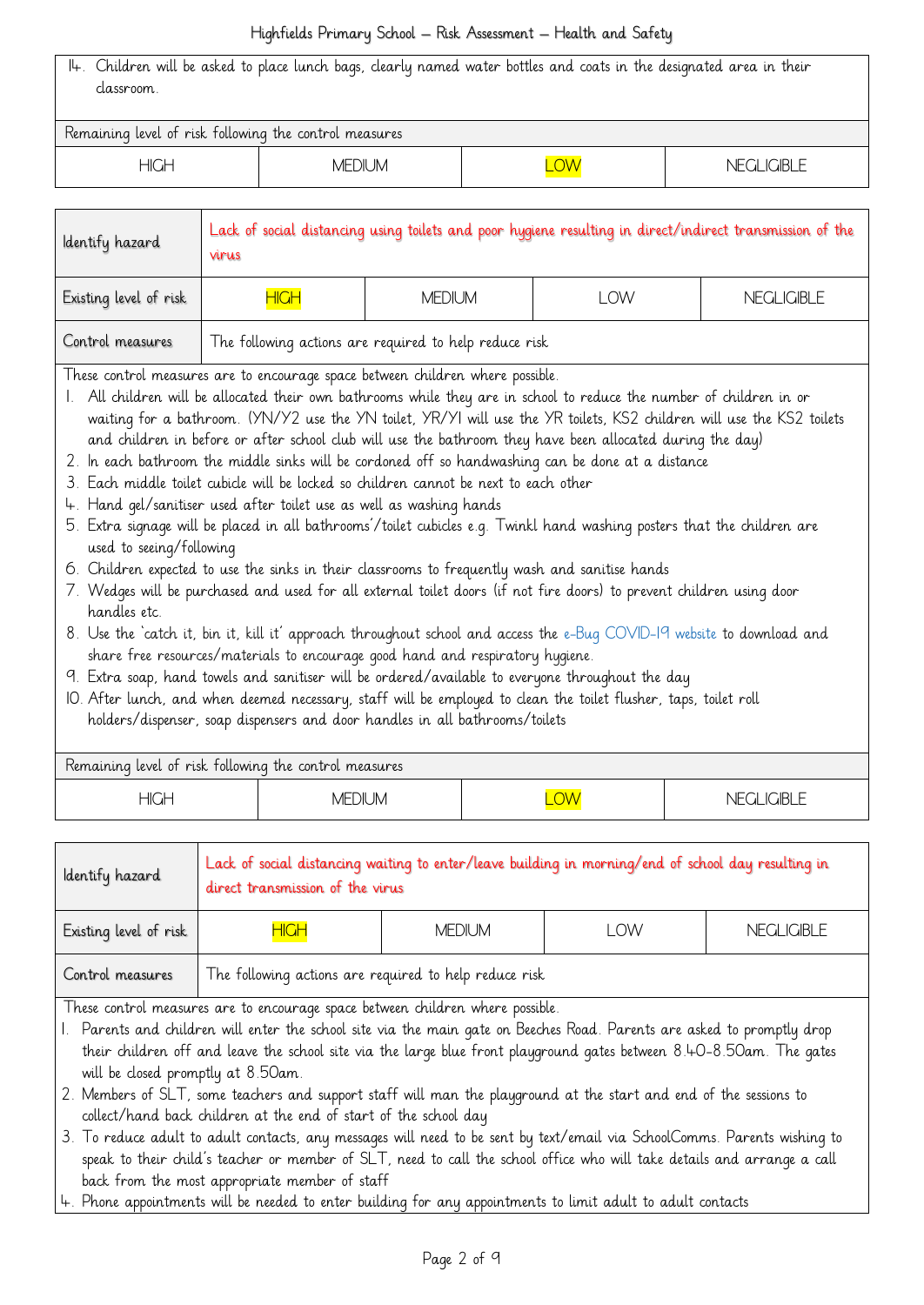- 5. School will not be allowing any 'visitors' into school during the school day unless attending a pre-agreed appointment and they have undertaken a lateral flow test and received a negative LFT result
- 6. At the end of the school day, parents are asked to collect their children promptly and to leave site immediately, again to limit contact. School supports parents who wish to wear face masks during collection and drop off times

| Remaining level of risk following the control measures |               |            |         |  |  |
|--------------------------------------------------------|---------------|------------|---------|--|--|
| HIGH                                                   | <b>MEDIUM</b> | <b>DVC</b> | _IGIBLE |  |  |

| Identify hazard        | Lack of social distancing during playtimes and lunchtimes resulting in direct transmission of the<br>virus |                                                        |     |                   |  |
|------------------------|------------------------------------------------------------------------------------------------------------|--------------------------------------------------------|-----|-------------------|--|
| Existing level of risk | <b>HIGH</b>                                                                                                | <b>MEDIUM</b>                                          | LOW | <b>NEGLIGIBLE</b> |  |
| Control measures       |                                                                                                            | The following actions are required to help reduce risk |     |                   |  |

These control measures are to encourage limited contacts between children where possible.

- 1. Children's contact with other year groups will be limited through the reintroduction of allocated play areas. There will be separate coned areas for all classes on the relevant playgrounds e.g. Y1 will have their own separately coned area)
- 2. Children will be allocated different areas for lunchtime breaks too. Children in R-Y2 will rotate around the hall and outside areas between 11.30-12.30pm and 12.00-1.00pm. Children in KS2 will have separate areas as well, Y3/4 will eat in their own classrooms from 12-12.30pm and then use their separate outdoor areas until 1.00pm, while Y5/6 will use their separated outdoor areas first before eating in their own classrooms from 12.30-1.00pm)
- 3. Outdoor games and activities, the EY/KS1 adventure playground and the KS2 multi gym will be timetabled for all children to have access at some point throughout the week
- 4. If two different year groups have to share the multi gym equipment during a lunch hour, the lunchtime supervisors will clean the equipment between usage
- 5. Each group of children will be allocated their own lunchtime supervisor/support staff member for the time they are in school
- 6. Wet lunch Lunchtime supervisors will monitor classes from the classroom doorways, remaining with the same classes consistently throughout the week
- 7. During the first day back in January, staff will share with the children instructions/rules for how to use outdoor space including play and lunchtimes and show children their designated areas

| Remaining level ot risk tollowing the control measures |                 |     |                                   |  |  |
|--------------------------------------------------------|-----------------|-----|-----------------------------------|--|--|
| НIGI                                                   | JM<br>МF<br>Эll | LOW | <b><i><u>IGIBLE</u></i></b><br>NE |  |  |

| ldentify hazard        | Lack of social distancing when eating lunch resulting in direct transmission of the virus |               |     |                   |  |
|------------------------|-------------------------------------------------------------------------------------------|---------------|-----|-------------------|--|
| Existing level of risk | <b>HIGH</b>                                                                               | <b>MEDIUM</b> | LOW | <b>NEGLIGIBLE</b> |  |
| Control measures       | The following actions are required to help reduce risk                                    |               |     |                   |  |

These control measures are to encourage space between children where possible.

- 1. Lunchtimes will be staggered. Reception will have lunch from 11.30-12.30pm and KS1 and KS2 12.00-1.00pm. KS! will be timetabled so they are in the hall at the same time as their opposite year group class. KS2 children will eat in their classrooms, children having school meals will have them delivered to their classrooms. For half of the lunch the children will eat and for the other half they will be outside
- 2. Children will eat either their SIPS provided lunch or sandwiches from home at separate dining tables in the hall to ensure they eat with the same children they have been in class with
- 3. After the children have eaten, SIPS staff will clean the tables prior to the next group eating in the hall
- 4. Universal Free School Meal children will be provided with either a hot lunch or a grab bag supplied by SIPS catering service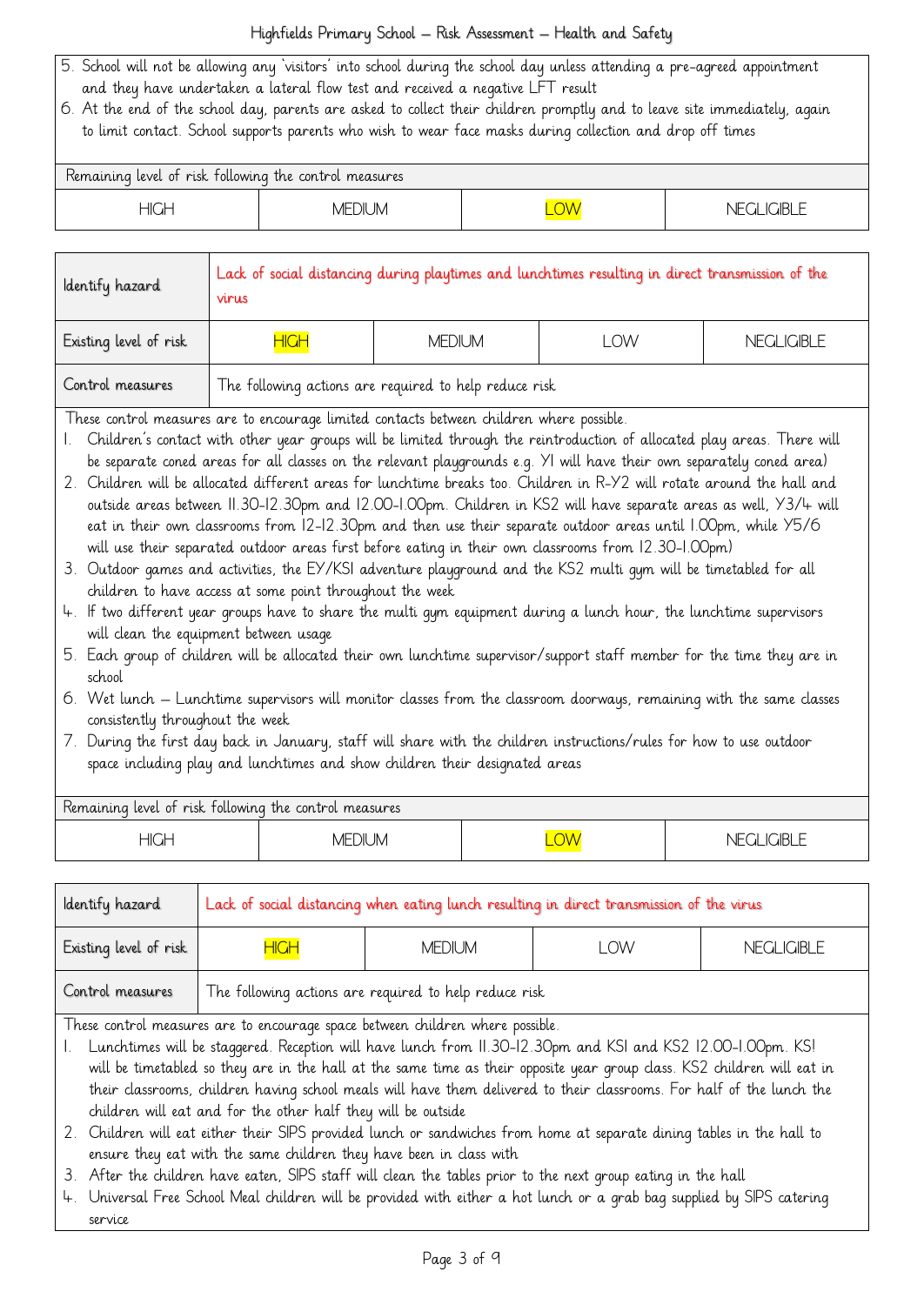- 5. School lunches provided by SIPS will need to be ordered by parents in advance through the school online ordering system
- 6. SIPS staff will serve all meals (in the hall and classrooms) wearing PPE as and when necessary
- 7. SIPS staff will serve the KS2 snack trolley (in the playground or learning zone) wearing PPE as and when necessary

| Remaining level of risk following the control measures |          |                         |                   |  |  |
|--------------------------------------------------------|----------|-------------------------|-------------------|--|--|
| <b>HIGH</b>                                            | MEDIL IM | $\overline{\text{.OW}}$ | i IGIRI F<br>NECI |  |  |

| Identify hazard                                                                                | Lack of social distancing in the corridors resulting in direct transmission of the virus                                                                                                                                                                                                                                                                                                                                                                                                                                                                                                                                                                                                                                                                                                                                                                                                                                                                                                                                                                                                                                                                                                                                                                                                                                                                                                                                                                                                                                                                                                                                                                                                                                                                                                                                       |  |  |  |  |  |
|------------------------------------------------------------------------------------------------|--------------------------------------------------------------------------------------------------------------------------------------------------------------------------------------------------------------------------------------------------------------------------------------------------------------------------------------------------------------------------------------------------------------------------------------------------------------------------------------------------------------------------------------------------------------------------------------------------------------------------------------------------------------------------------------------------------------------------------------------------------------------------------------------------------------------------------------------------------------------------------------------------------------------------------------------------------------------------------------------------------------------------------------------------------------------------------------------------------------------------------------------------------------------------------------------------------------------------------------------------------------------------------------------------------------------------------------------------------------------------------------------------------------------------------------------------------------------------------------------------------------------------------------------------------------------------------------------------------------------------------------------------------------------------------------------------------------------------------------------------------------------------------------------------------------------------------|--|--|--|--|--|
| Existing level of risk                                                                         | <b>HIGH</b><br><b>MEDIUM</b><br>LOW<br><b>NEGLIGIBLE</b>                                                                                                                                                                                                                                                                                                                                                                                                                                                                                                                                                                                                                                                                                                                                                                                                                                                                                                                                                                                                                                                                                                                                                                                                                                                                                                                                                                                                                                                                                                                                                                                                                                                                                                                                                                       |  |  |  |  |  |
| Control measures                                                                               | The following actions are required to help reduce risk                                                                                                                                                                                                                                                                                                                                                                                                                                                                                                                                                                                                                                                                                                                                                                                                                                                                                                                                                                                                                                                                                                                                                                                                                                                                                                                                                                                                                                                                                                                                                                                                                                                                                                                                                                         |  |  |  |  |  |
|                                                                                                | These control measures are to encourage space between children where possible.<br>1. Children will be staying in their allocated classroom for the majority of the time in school and only accessing their<br>allocated outside area from classroom door and vice versa to enter school<br>2. For the spring term there will not be whole school assemblies in the hall, instead SG/ML will provide virtual<br>assemblies every Monday and pre-recorded Golden Book assemblies every Friday for all children to watch in their<br>classrooms. Class teachers will lead their own class assemblies for the remainder of the week<br>3. The Discovery Den, computer suite and library will be timetabled for the spring term. If more than one class wants to<br>access IT provision it will be delivered through portable devices.<br>4. School office staff will be asked to take verbal messages to and from the classroom doors to limit adult contact<br>5. Staff will be allocated separate staffrooms in which to make drinks and for lunch and break times but should also<br>ensure social distancing to maximise the distance between each other. in Early Years and KSI will be allocated the<br>upstairs staffroom and KS2 staff will be allocated the Discovery Den.<br>6. If there becomes a need to move children (e.g. fire drill practice) staff will be positioned within the classes to remind<br>children to limit contact between classes/children<br>7. For staff in school, alcove areas will be cleared and used for passing areas again to minimise contact of staff<br>8. Whilst using communal areas such as corridors and staffrooms staff will now be expected to wear face masks (unless<br>exempt). Face masks will not be work during taught lessons. Primary children do not need to wear masks |  |  |  |  |  |
| Remaining level of risk following the control measures                                         |                                                                                                                                                                                                                                                                                                                                                                                                                                                                                                                                                                                                                                                                                                                                                                                                                                                                                                                                                                                                                                                                                                                                                                                                                                                                                                                                                                                                                                                                                                                                                                                                                                                                                                                                                                                                                                |  |  |  |  |  |
| <b>HIGH</b>                                                                                    | <b>LOW</b><br><b>MEDIUM</b><br><b>NEGLIGIBLE</b>                                                                                                                                                                                                                                                                                                                                                                                                                                                                                                                                                                                                                                                                                                                                                                                                                                                                                                                                                                                                                                                                                                                                                                                                                                                                                                                                                                                                                                                                                                                                                                                                                                                                                                                                                                               |  |  |  |  |  |
| Identify hazard<br>Contact of shared resources resulting in indirect transmission of the virus |                                                                                                                                                                                                                                                                                                                                                                                                                                                                                                                                                                                                                                                                                                                                                                                                                                                                                                                                                                                                                                                                                                                                                                                                                                                                                                                                                                                                                                                                                                                                                                                                                                                                                                                                                                                                                                |  |  |  |  |  |

| Existing level of risk | <b>HIGH</b> | MEDIUM                                                 | OW | NFGI IGIBI F |
|------------------------|-------------|--------------------------------------------------------|----|--------------|
| Control measures       |             | The following actions are required to help reduce risk |    |              |

- 1. Tables, door handles and other surfaces cleaned throughout the day by classroom staff and by specifically allocated cleaners at the end of the school day
- 2. Children to wash hands/use hand gel/sanitiser before school day starts and before and after each break
- 3. Children will not be allowed to bring toys from home into school
- 4. Outdoor playground equipment will be allocated to certain classes each day and cleaned after each use
- 5. Lessons will be planned so there is limited need for resources and can be shared using whiteboard or visualiser on white board
- 6. All children are entitled to have their work marked and every piece of work deserves a response. A different approach will be needed for the time being and so children's work will be marked using codes children are already familiar with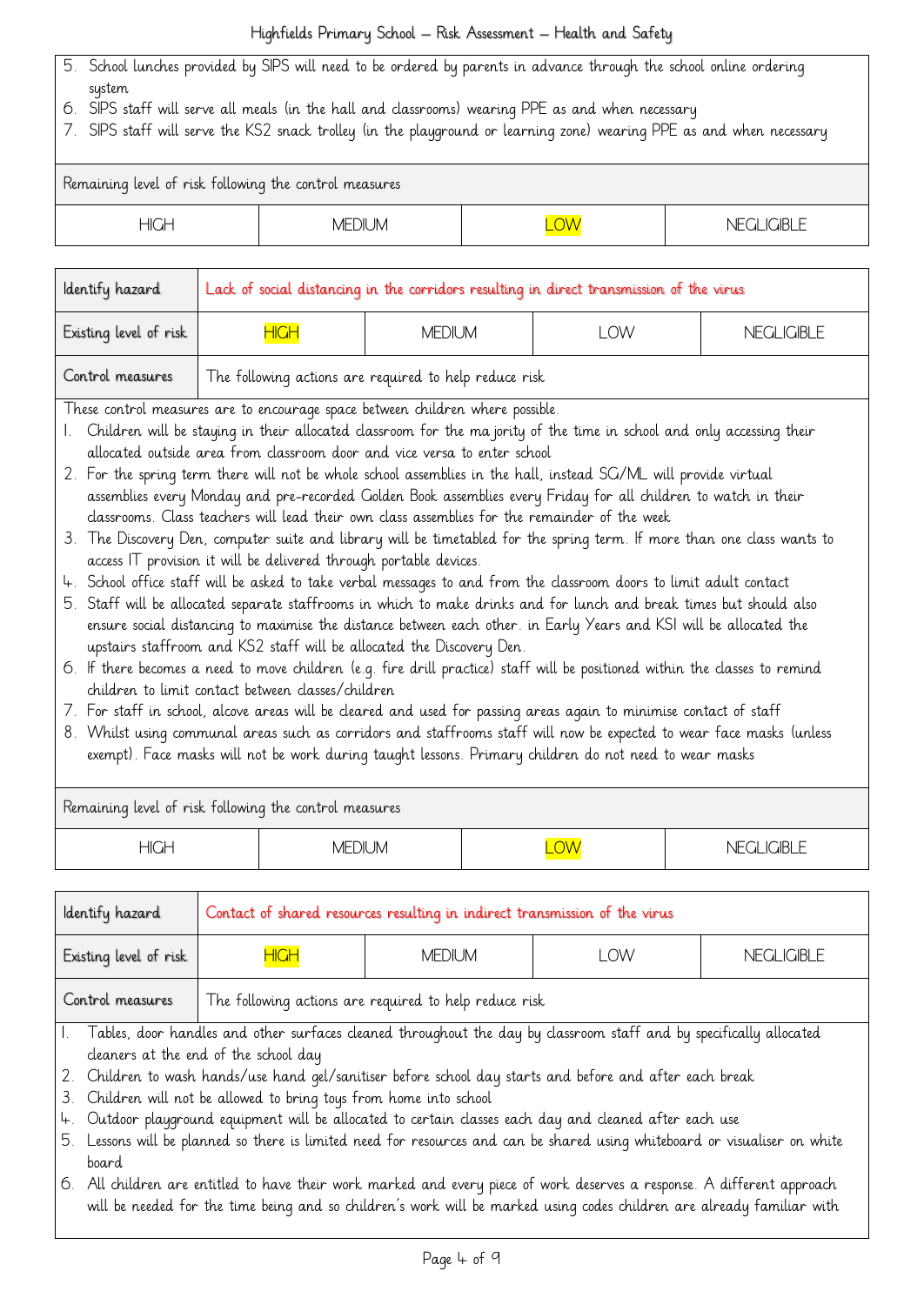| Remaining level of risk following the control measures |          |                |
|--------------------------------------------------------|----------|----------------|
| HIGH                                                   | MFDIL IM | $\Box$ ICIRL E |

| ldentify hazard        | Emotional distress of the children |                                                        |      |              |  |
|------------------------|------------------------------------|--------------------------------------------------------|------|--------------|--|
| Existing level of risk | <b>HIGH</b>                        | MFDIUM.                                                | , OW | NFGI IGIBI F |  |
| Control measures       |                                    | The following actions are required to help reduce risk |      |              |  |

I will not be able to code the existing level of risk for this area, as I believe that for every child the level of risk of emotional distress will be different depending on a range of elements e.g. age and previous lockdown experiences/needs

- 1. Each classroom will have a class teacher and at least one member of support staff in the first instance who will remain with them throughout the day.
- 2. If needed, school will reduce the time children are asked to be in school to ensure transition is successful from home (this will need to be discussed by Mrs Garratt and Mrs Adams alongside the parent/carers)
- 3. Throughout the Spring term the curriculum (both in school and remotely if necessary) will continue to reflect all of the usual curriculum subjects
- 4. Staff will be offered the option to wear PPE. Face masks may be intimidating for smaller children but may be needed for administering first aid. Hand gel/sanitiser will be used after any direct contact
- 5. Nurture and mentoring may be able to take place but only in class groups or on a 1:1 basis for the spring term (for spring term there will be no food groups or gardening club as they involve children from numerous year groups)
- 6. The children's mental health is extremely important and so after school clubs will be able to run however they will need to be in year groups.
- 7. Choir will be able to rehearse together outside with allocated areas for each class (unless the guidance for singing changes)

Remaining level of risk following the control measures HIGH MEDIUM LOW NEGLIGIBLE

| Identify hazard         |                                                                                                                                                                                                                                                                                                                                                                                                                                                                                                                                                                                                                                                                        | Emotional distress of the staff $-$ including anxiety |            |            |  |
|-------------------------|------------------------------------------------------------------------------------------------------------------------------------------------------------------------------------------------------------------------------------------------------------------------------------------------------------------------------------------------------------------------------------------------------------------------------------------------------------------------------------------------------------------------------------------------------------------------------------------------------------------------------------------------------------------------|-------------------------------------------------------|------------|------------|--|
| Existing level of risk  | <b>HIGH</b>                                                                                                                                                                                                                                                                                                                                                                                                                                                                                                                                                                                                                                                            | <b>MEDIUM</b>                                         | <b>LOW</b> | NEGLIGIBLE |  |
| Control measures        | The following actions are required to help reduce risk                                                                                                                                                                                                                                                                                                                                                                                                                                                                                                                                                                                                                 |                                                       |            |            |  |
| 3.<br>4.<br>$b_{\cdot}$ | Inclusion in risk assessment process through staff Health survey conducted prior to the last lockdown<br>2. $2nd$ January 2022, staff sent the next terms plans so they are aware of changes<br>Virtual staff meetings (delivered via Loom or Teams) will be used throughout the spring term<br>Support helpline contact details will be shared with all staff regularly and displayed in staff rooms<br>All members of SLT will be on site every day for staff to share concerns with<br>6. Risk assessments reviewed by Mrs Garratt/Mrs Lewis, with staff input, after day one, week one and fortnightly after<br>that - this will need to be a flexible arrangement |                                                       |            |            |  |
| required                | 7. Separate risk assessments will be written for the office area and kitchen area/catering service (SIPS) as and when                                                                                                                                                                                                                                                                                                                                                                                                                                                                                                                                                  |                                                       |            |            |  |
|                         | 8. Separate risk assessments will need to be completed and provided to Highfields by all prearranged and pre-agreed visitors<br>prior to entering the school building                                                                                                                                                                                                                                                                                                                                                                                                                                                                                                  |                                                       |            |            |  |
|                         | 9. There will be designated "staffroom" areas for different groups of staff                                                                                                                                                                                                                                                                                                                                                                                                                                                                                                                                                                                            |                                                       |            |            |  |
|                         | IO. Planning and preparation time (PPA time) will be taken at set times throughout the spring term and will be limited to 2                                                                                                                                                                                                                                                                                                                                                                                                                                                                                                                                            |                                                       |            |            |  |

members of staff (from the same year group) in an allocated room e.g. the library which is not being used by classes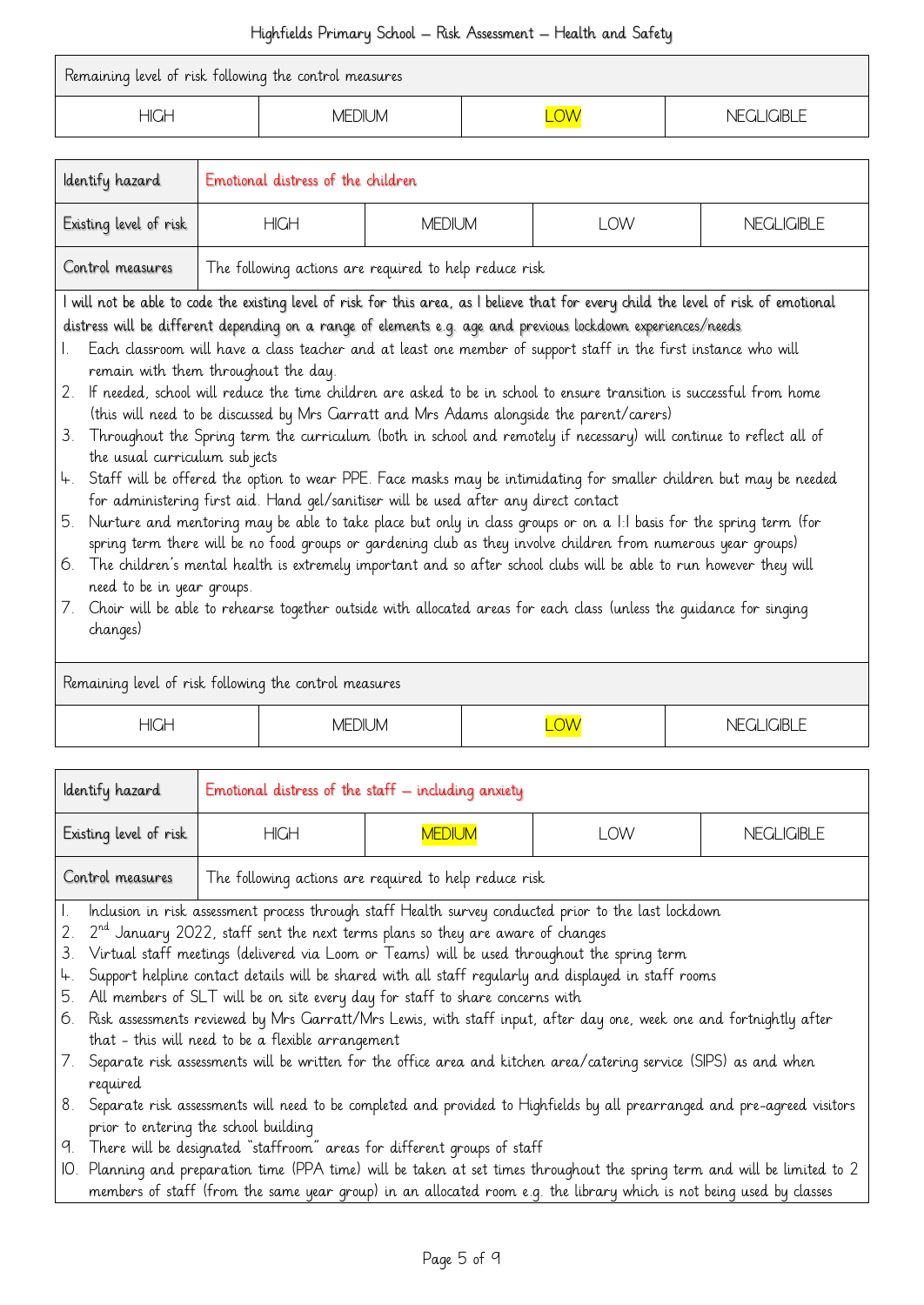- 11. PPE masks/face coverings provided for all staff but especially those working with vulnerable children and those needing first aid
- 12. SLT members to undertake first aid duties if/when currently trained staff are not available
- 13. Share and follow all updated guidance with staff
- 14. SLT/Governing body members to regularly update the Highfields Contingency Plans should a lockdown be necessary using the following guidance [Contingency framework: education and childcare settings -](https://www.gov.uk/government/publications/coronavirus-covid-19-local-restrictions-in-education-and-childcare-settings/contingency-framework-education-and-childcare-settings) GOV.UK (www.gov.uk)

Remaining level of risk following the control measures

| <b>HIGH</b> | <b>MEDIUM</b> | $\overline{\phantom{1}}$<br><b>IVV</b><br>− | <b>VEGLIGIBLE</b><br>∣∖⊩ |
|-------------|---------------|---------------------------------------------|--------------------------|
|-------------|---------------|---------------------------------------------|--------------------------|

| Identify hazard        | Risk of spreading virus due to close contact with children $-$ 1:1 and manual handling resulting in<br>direct transmission of the virus |               |            |                   |  |
|------------------------|-----------------------------------------------------------------------------------------------------------------------------------------|---------------|------------|-------------------|--|
| Existing level of risk | <b>HIGH</b>                                                                                                                             | <b>MEDIUM</b> | <b>LOW</b> | <b>NEGLIGIBLE</b> |  |
| Control measures       | The following actions are required to help reduce risk                                                                                  |               |            |                   |  |
|                        | Seek expert guidance from Local Authority Inclusion Support team re support for children with behaviour difficulties                    |               |            |                   |  |

2. SENDCo to write, and update when necessary, individual risk assessments for children with specific behavioural needs that are hard to monitor and manage in the current situation.

3. Extra PPE (disposable aprons/gloves) ordered for staff working closely with children with specific behavioural needs/issues e.g. spitting

4. Reduced timetable/exclusion/inclusion considered if necessary if children are acting in a way that puts themselves, other children or staff at risk

## Remaining level of risk following the control measures

| $\overline{\mathcal{A}}$ CH | VIED | <b>LOW</b> | <b>IGIBLE</b><br>⊣N⊏<br>໋<br>◡ |
|-----------------------------|------|------------|--------------------------------|
|                             |      |            |                                |

| ldentify hazard        | Risk of spreading virus due to poor hygiene resulting in indirect transmission of the virus |               |     |                   |  |
|------------------------|---------------------------------------------------------------------------------------------|---------------|-----|-------------------|--|
| Existing level of risk | <b>HIGH</b>                                                                                 | <b>MEDIUM</b> | ∟OW | <b>NEGLIGIBLE</b> |  |
| Control measures       | The following actions are required to help reduce risk                                      |               |     |                   |  |

1. Hand sanitiser dispensers and hand gel available in each classroom/area/office

- 2. Hand gel order in large quantities and restocked on a daily basis
- 3. Handwashing PHSE lessons, songs and rhymes delivered to younger children who will find the rules harder to follow
- 4. Extra soap, soap dispensers (and re-fills) and hand towels available in all bathrooms/relevant areas
- 5. Classroom sinks to be used for additional hand washing areas
- 6. Children encouraged and given opportunity to wash/sanitise hands on entry to school, before break, after break, before lunch, after lunch, when leaving school, using the toilet and any time they cough or sneeze
- 7. Washing hands posters displayed in all washing areas/bathrooms/toilet doors/staffrooms/classrooms
- 8. Reminders how to wash hands properly videos and posters
- 9. SLT have identified any poorly ventilated spaces in school as part of our risk assessment and taken steps to improve fresh air flow in these areas.
- 10. All staff are asked to keep all doors wedged open (fire door permitting) and for windows to remain open in all classrooms, offices and learning spaces throughout the school day
- 11. CO2 monitors are being used in all classrooms at Highfields so staff can quickly identify where ventilation needs to be improved.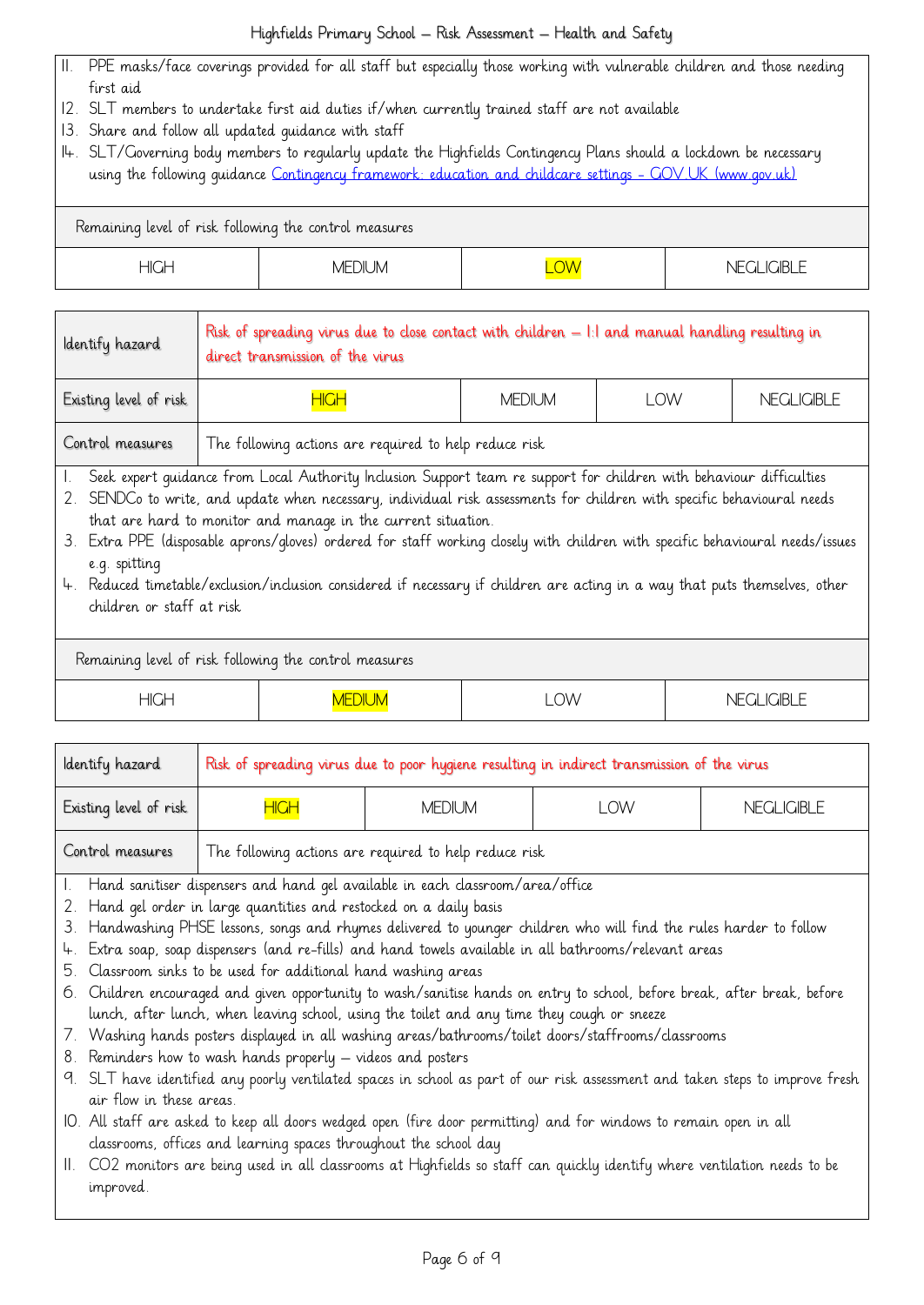| Remaining level of risk following the control measures |           |             |
|--------------------------------------------------------|-----------|-------------|
| <b>HIGH</b>                                            | <b>OW</b> | NEGLIGIRI E |

| Identify hazard                           | Risk of infection due to lack of cleaning resulting in indirect transmission of the virus |                                                                                                                                                                                                                                                                                                                                                                                                                                                                                                                                                                         |  |  |  |
|-------------------------------------------|-------------------------------------------------------------------------------------------|-------------------------------------------------------------------------------------------------------------------------------------------------------------------------------------------------------------------------------------------------------------------------------------------------------------------------------------------------------------------------------------------------------------------------------------------------------------------------------------------------------------------------------------------------------------------------|--|--|--|
| Existing level of risk                    | <b>NEGLIGIBLE</b><br><b>MEDIUM</b><br>HIGH<br>l OW                                        |                                                                                                                                                                                                                                                                                                                                                                                                                                                                                                                                                                         |  |  |  |
| Control measures                          | The following actions are required to help reduce risk                                    |                                                                                                                                                                                                                                                                                                                                                                                                                                                                                                                                                                         |  |  |  |
| 2. PPE will be worn by all cleaning staff | available alongside all PE equipment                                                      | 1. All surfaces, handles, toilets and shared equipment will be cleaned each day and during the day when necessary<br>3. Soft furnishings, floor covering, rugs and soft/cloth toys will be used in classrooms however they will be washed<br>reqularly. If they cannot be cleaned reqularly enough they will be completely or put out on a rota basis<br>4. Deep deaning of all dassrooms being used by any children before re-opening in January<br>5. All PE equipment will be cleaned frequently to prevent transmission of the virus. Portable cleaning solution is |  |  |  |

| Remaining level of risk following the control measures |        |    |              |  |
|--------------------------------------------------------|--------|----|--------------|--|
| <b>HIGH</b>                                            | MEDIUM | OW | NEGI IGIRI E |  |

|                                                                            | Risk of illness of vulnerable staff and family members through direct and indirect transmission of the<br>virus |  |  |  |
|----------------------------------------------------------------------------|-----------------------------------------------------------------------------------------------------------------|--|--|--|
| Existing level of risk<br><b>HIGH</b><br><b>MEDIUM</b><br>LOW              | <b>NEGLIGIBLE</b>                                                                                               |  |  |  |
| Control measures<br>The following actions are required to help reduce risk |                                                                                                                 |  |  |  |

1. School will support staff who have been advised to do so by their GP, to be redeployed in order to work from home

2. Those who are clinically extremely vulnerable, living with someone who is clinically extremely vulnerable or pregnant staff can attend school and work with children and have had an individual risk assessment completed by Mrs Lewis

3. Following quidance updated on  $14^{th}$  December 2021, Highfields staff will be asked to wear masks in communal areas (In primary schools, we recommend that face coverings should be worn by staff and adults (including visitors) when moving around in corridors and communal areas. Health advice continues to be that children in primary schools should not be asked to wear face coverings.) [https://assets.publishing.service.gov.uk/government/uploads/system/uploads/attachment\\_data/file/1040827/Schools\\_](https://assets.publishing.service.gov.uk/government/uploads/system/uploads/attachment_data/file/1040827/Schools_COVID-19_operational_guidance.pdf)

[COVID-19\\_operational\\_guidance.pdf](https://assets.publishing.service.gov.uk/government/uploads/system/uploads/attachment_data/file/1040827/Schools_COVID-19_operational_guidance.pdf)

- 4. The UK Health Security Agency does not recommend face coverings for children under the age of 3 for health and safety reasons and Children under the age of 11 do not need to wear face masks
- 5. Reassure staff that although the Government guidance may state that currently, PPE is not needed, that ALL staff are allowed to wear PPE when in school if they wish
- 6. January 2022 Issuing of all relevant risk assessments to staff concerning work and allow them to comment and contribute
- 7. As and when necessary, pregnant staff will have their pregnancy risk assessments updated following any new guidance
- 8. School to support parents (especially EAL parents) in booking/ordering lateral flow tests if necessary. (Until now there has been no need for primary age pupils (those in year 6 and below) to regularly test, however, if they are identified as a contact for someone who has tested positive for Covid-19 they will now be advised to take lateral flow tests every day for 7 days)
- 9. In order to prevent further spread of infection, school will advise all children/staff who have a positive PCR result to self-isolate for the full 10 days even if they have a negative lateral flow result on day 6/7 as the new guidance states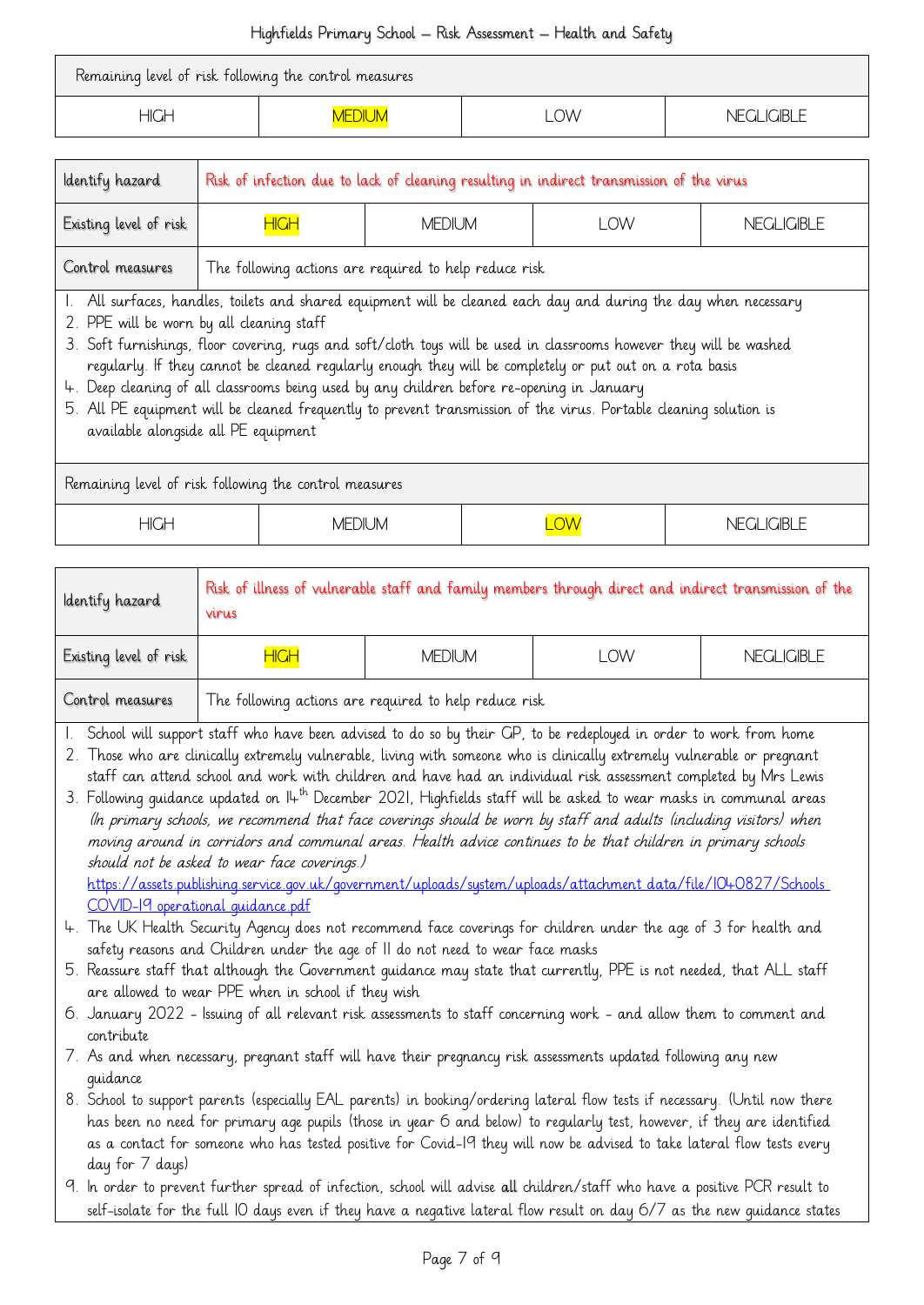| (https://www.gov.uk/government/news/self-isolation-for-covid-19-cases-reduced-from-10-to-7-days-following-negative-<br>lfd-tests |          |  |              |
|----------------------------------------------------------------------------------------------------------------------------------|----------|--|--------------|
| Remaining level of risk following the control measures                                                                           |          |  |              |
| <b>HIGH</b>                                                                                                                      | MFDIL JM |  | NFGI IGIBI F |

| ldentify hazard                                                            | Risk of illness of vulnerable children and family members through direct and indirect transmission of<br>the virus |               |            |                   |
|----------------------------------------------------------------------------|--------------------------------------------------------------------------------------------------------------------|---------------|------------|-------------------|
| Existing level of risk                                                     | <b>HIGH</b>                                                                                                        | <b>MEDIUM</b> | <b>LOW</b> | <b>NEGLIGIBLE</b> |
| Control measures<br>The following actions are required to help reduce risk |                                                                                                                    |               |            |                   |
|                                                                            |                                                                                                                    |               |            |                   |

1. People previously considered to be particularly vulnerable, clinically extremely vulnerable (CEV), and high or higherrisk are not being advised to shield again however, parents are asked to contact school if they feel they would like to share any concerns

- 2. Children and young people who were previously identified as being in one of these groups (vulnerable, clinically extremely vulnerable (CEV), and high or higher-risk), are advised to continue to follow the guidance contained in Coronavirus: how to stay safe and help prevent the spread however, again parents are asked to contact school if they feel their child fits into one of the categories and they would like to share any concerns
- 3. The parents of children in any of the above groups may have received personal advice from their child's specialist or clinician on additional precautions to take and they should continue to follow that advice and contact school to share it with school staff
- 4. Learning Mentor or SLT member will contact all families (points 1-4 above) to maintain contact between school and vulnerable families
- 5. Staff to be aware of and look out for the symptoms of Coronavirus and the symptoms of Kawasaki Disease
- 6. Families who are supported by a social worker or Family Support Worker alongside Highfields will continue to be supported remotely rather than face to face meeting in school
- 7. In order to prevent further spread of infection, school will advise all children who have a positive PCR result, to selfisolate for the full 10 days even if they have a negative lateral flow result on day 6/7 as the new guidance states [\(https://www.gov.uk/government/news/self-isolation-for-covid-19-cases-reduced-from-10-to-7-days-following-negative](https://www.gov.uk/government/news/self-isolation-for-covid-19-cases-reduced-from-10-to-7-days-following-negative-lfd-tests)[lfd-tests](https://www.gov.uk/government/news/self-isolation-for-covid-19-cases-reduced-from-10-to-7-days-following-negative-lfd-tests)

| Remaining level of risk following the control measures |          |  |                 |
|--------------------------------------------------------|----------|--|-----------------|
| <b>HIGH</b>                                            | MFDIL JM |  | ICIRI F<br>N⊩ ( |
|                                                        |          |  |                 |

| Written by | Mrs Garratt (Headteacher)    | searrato |
|------------|------------------------------|----------|
| Date       | 2 <sup>nd</sup> January 2022 |          |

| Governing Body Comments                                                                                                  |
|--------------------------------------------------------------------------------------------------------------------------|
| This risk assessment was agreed by the following members of the Governing Body during via email on $2^{nd}$ January 2022 |
| Mrs J. Turner (Chair)                                                                                                    |
| Mrs S. Wallace                                                                                                           |
| Mrs J. Hunter                                                                                                            |
| Mr A. Parkes                                                                                                             |
| Mr D. Cox (Vice Chair)                                                                                                   |
| Mrs S. Evans                                                                                                             |